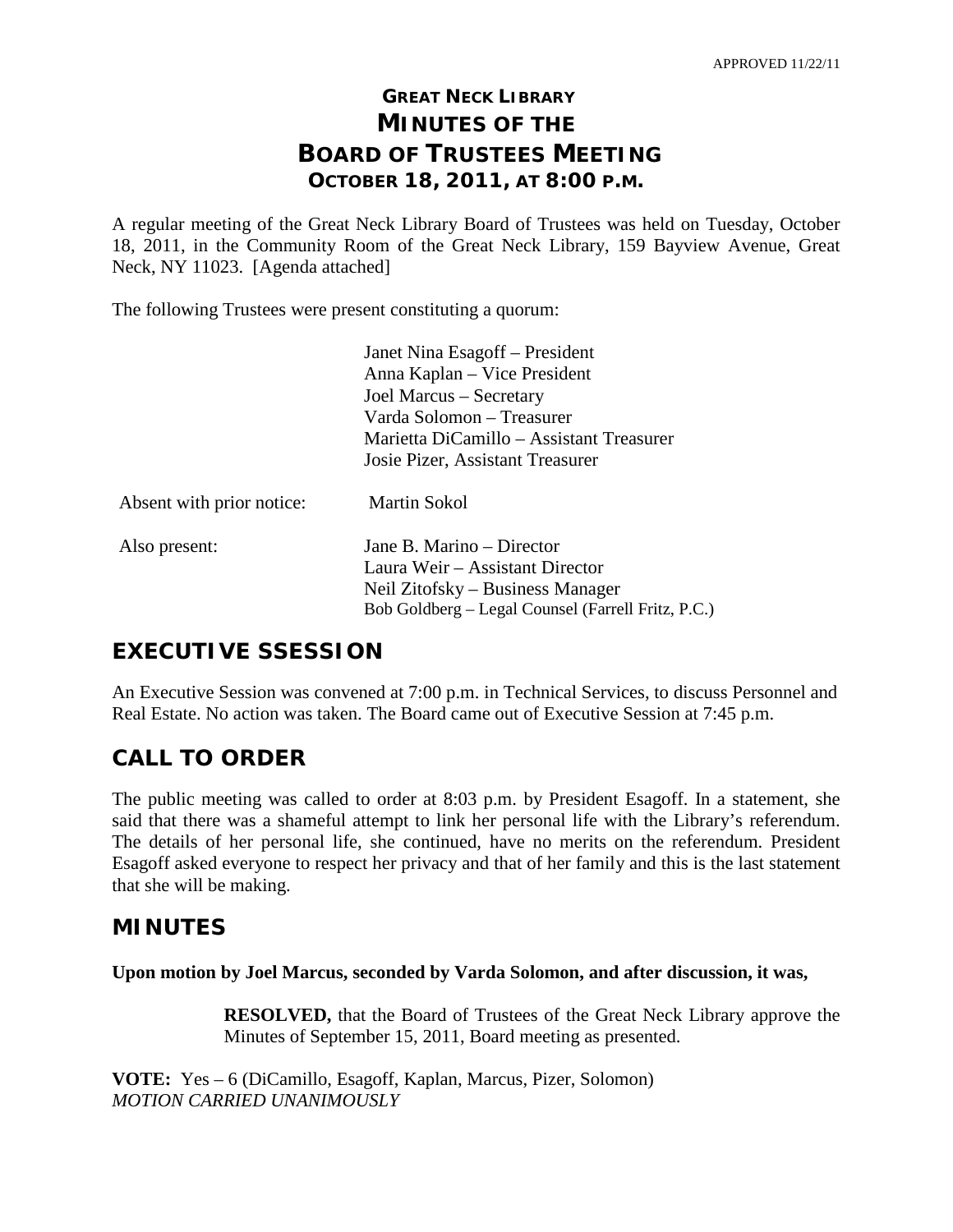# **TREASURER'S REPORT**

**Upon motion by Varda Solomon, seconded by Marietta DiCamillo, and after discussion, it was,**

\_\_\_\_\_\_\_\_\_\_\_\_\_\_\_\_\_\_\_\_\_\_\_\_\_\_\_\_\_\_\_\_\_\_\_\_\_\_\_\_\_\_\_\_\_\_\_\_\_\_\_\_\_\_\_\_\_\_\_\_\_\_\_\_\_\_\_\_\_\_\_\_\_\_\_\_\_\_\_\_\_\_\_\_\_\_\_\_\_\_\_\_\_

**RESOLVED,** that the Board of Trustees of the Great Neck Library accept the following financial reports:

- October 18, 2011, Treasurer's Report;
- Warrant dated September 10, 2011 through October 14, 2011 for Paid checks numbered 0029890 through 0029895, 0029925 through 0029931, 1240, 43593 through 43612 and Checks To-Be-Paid numbered 43613 through 43756, the sums set against their respective names, amounting in the aggregate to \$328,602.71;
- Payroll Warrants for pay dates September 8, 2011 and September 22, 2011, in the amounts of \$167,870.32 and \$172,260.84 respectively for a total of \$340,131.16.

**VOTE:** Yes – 6 (DiCamillo, Esagoff, Kaplan, Marcus, Pizer, Solomon) *MOTION CARRIED UNANIMOUSLY*

# **PERSONNEL CHANGES**

The Personnel Changes for September and October will be presented for Board approval at the November Board meeting.

# **REPORTS**

Below is the text of the written reports:

## **Assistant Director**

#### Downloadable books–Overdrive

The Great Neck Library eBook/eAudiobook collection, available through the Nassau Digital Doorway Overdrive internet account, is now compatible with the Amazon Kindle. Kindle users can now browse the Great Neck Library collection of best selling and classic eBooks and eAudiobooks. Patrons can check out titles using their Great Neck Library cards and download eBooks and eAudiobooks to their Kindle device in addition to all major desktop and mobile devices including the PC, Mac, iPhone, iPad, Android devices, the Nook and Sony eReader.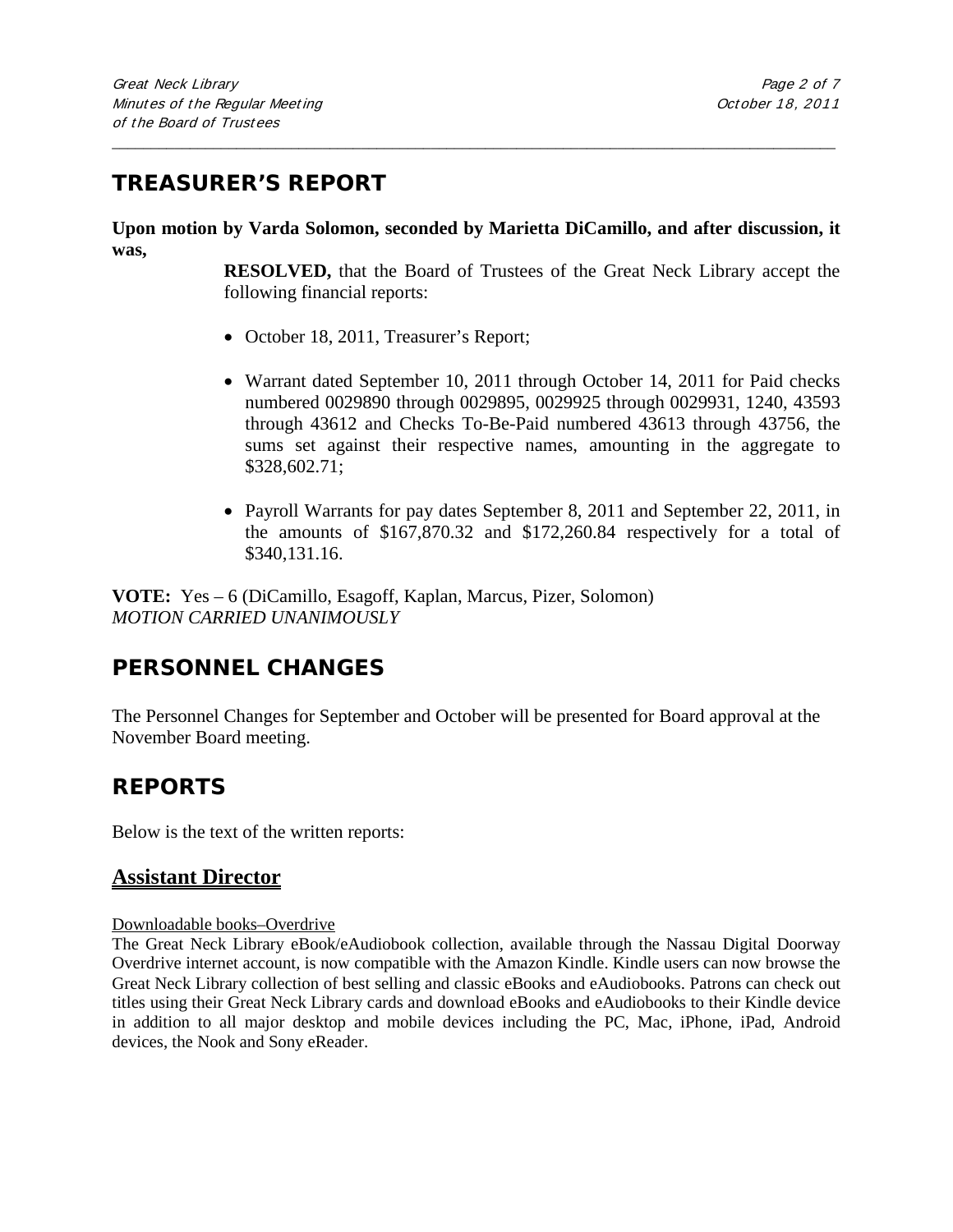#### Employee Manual

At the direction of the Policy Committee I have been working to create an Employee Manual. The manual will incorporate information that is currently contained in the Collective Bargaining Agreement and the Library Board of Trustees Policy Manual into one document that employees can refer to for basic employment information. It will include important Employment Policies, Standards of Conduct, and outline Benefits and Services to staff. The Employees Manual will summarize Library Operations, Public Use of Facilities, procedures for Library Programming and various other rules and regulations that employees need to know when communicating with other staff members and with the public.

\_\_\_\_\_\_\_\_\_\_\_\_\_\_\_\_\_\_\_\_\_\_\_\_\_\_\_\_\_\_\_\_\_\_\_\_\_\_\_\_\_\_\_\_\_\_\_\_\_\_\_\_\_\_\_\_\_\_\_\_\_\_\_\_\_\_\_\_\_\_\_\_\_\_\_\_\_\_\_\_\_\_\_\_\_\_\_\_\_\_\_\_\_

#### Continuing Education

On Wednesday, October 12th, I attended a program sponsored by the Long Island Library Resources Council entitled "Measuring the Soft Stuff." The program was presented by Cynthia Hart of the Virginia Beach Public Library System where she is responsible for managing the resources and services of a virtual library including all virtual resources, services and digital collections as well as social networking sites such as Facebook. Ms. Hart's presentation of a similar program at this year's Computer in Libraries Conference was met with much acclaim. The presentation focused on the social networking aspect of her job, discussing how her library is meshing together social media strategies with web and marketing plans to effectively communicate and connect with patrons. Ms. Hart discussed how we can use the internet and the many social sites available to become more effective in public relations and community outreach. She impressed upon us how important establishing a library brand is for recognition on social networking websites. Included in the program was a handout listing many of the innovative activities libraries have initiated to reach and engaged patrons via the internet and the library website. I found the program to be very exciting and look forward to working with other library staff in creating a social media strategy that would establish a greater library presence on the social network.

## **Library Director**

#### Personnel

I am pleased to say that two of our part-time staff have distinguished themselves recently. Mary Carol Moore, who works for us part-time both in the A/V Department and in the Children's Room, won a 2011 NCLA Education Grant in the amount of \$500.

Dana Zachary who is part-time both at our Parkville Branch and in the Children's Room at Main was recently profiled on an NBC-TV show called "George to the Rescue." Dana has founded and runs a nonprofit organization called The Book Donation Connection that provides books to schools, hospitals, community centers and homeless shelters. To date, the BDC has provided the community with over 30,000 books. Dana's non-profit accomplishes the goal all librarians have: to connect books and people. So it was quite inspiring. This show came in and transformed her unfinished garage space into an office and storage space for her program.

Our Library participated in two street fairs this fall, one in Great Neck Plaza and the other at the Parkwood Pool lot on Arrandale Avenue. I want to thank Jonathan Aubrey, Denise Liggio, Janet Schneider and Kathleen Cotter for their work in these fairs. They displayed information about the Library and its programs and services and had an opportunity to speak to people as they enjoyed the street fairs. They did a great job in participating in these fairs and representing the Library.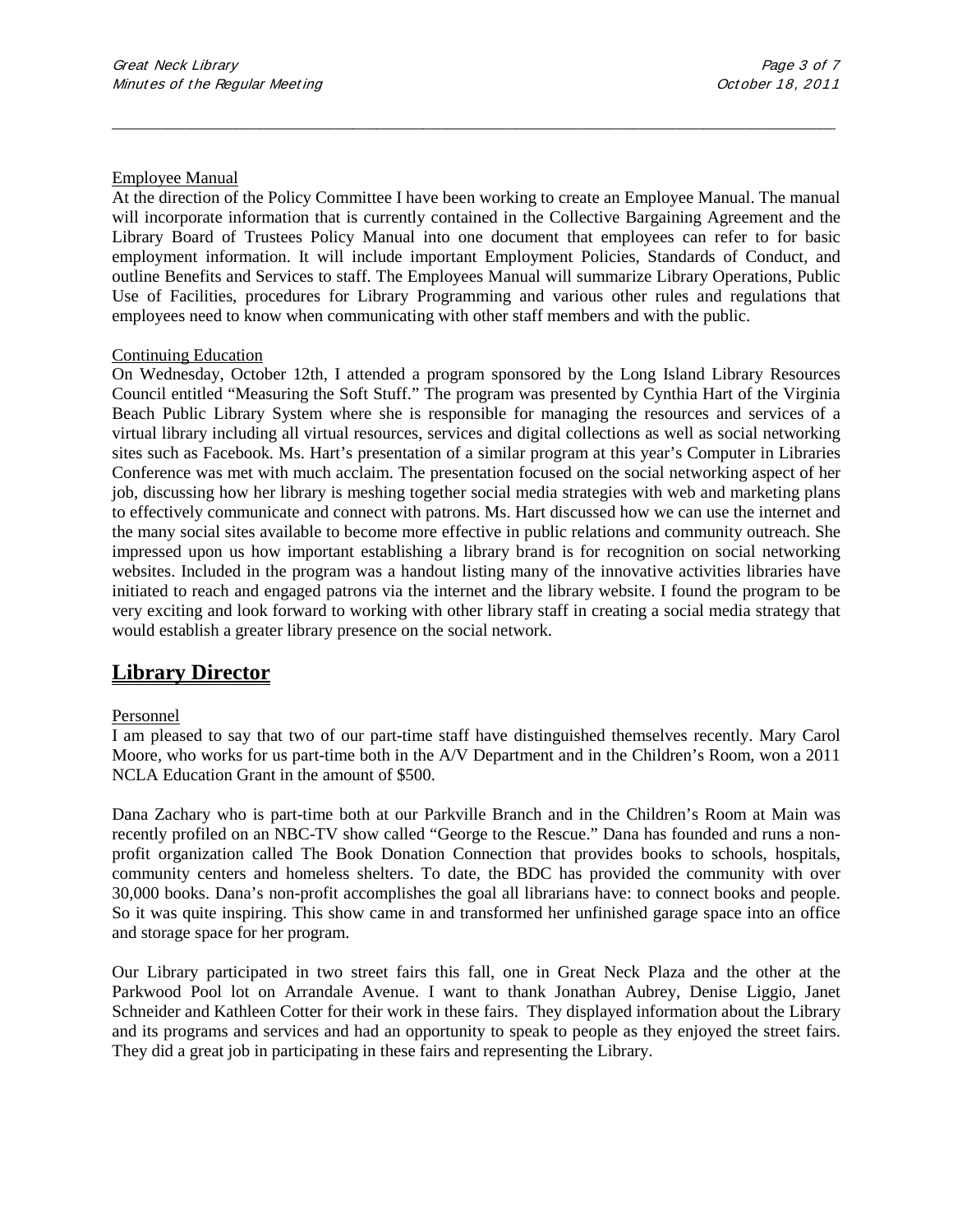#### Referendum Information

I have led 10 information sessions in the various library locations and visited – sometimes with the help of trustees – 10 villages and civic associations in Great Neck in order for people to be informed about the election. In addition, I've done one postcard mailing to the entire community giving the voting information. The election is one week from today, October 25 from 7 am to 10 pm as I am sure you all know by now.

\_\_\_\_\_\_\_\_\_\_\_\_\_\_\_\_\_\_\_\_\_\_\_\_\_\_\_\_\_\_\_\_\_\_\_\_\_\_\_\_\_\_\_\_\_\_\_\_\_\_\_\_\_\_\_\_\_\_\_\_\_\_\_\_\_\_\_\_\_\_\_\_\_\_\_\_\_\_\_\_\_\_\_\_\_\_\_\_\_\_\_\_\_

#### Site Plan

I have been copied in on the emails to the Planning Office regarding the required changes to the site plan and we have met all requirements. A copy of the site plan is attached, along with the sketch showing the proposed hydrant as well as the elevations of the building that were sent to the Planning Department.

#### Building

The temporary cooling tower was removed on Saturday, October 15. Due to the necessity that the lot be empty for this process, the tower was removed very early in the morning, before the lot became full with patrons and staff. I once again want to give special thanks to George Malcolm and the rest of the Maintenance Department who managed both the installation and removal of the tower admirably.

#### Miscellaneous

Elayne P. Bernstein Schwartz, Trustee for the Great Neck Library from 1978 until 2002, died on October 4, 2011. We are saddened by her loss and send our condolences to family, friends and colleagues.

## **OLD BUSINESS**

### **Furnace**

**Upon motion by Anna Kaplan and seconded by Marietta DiCamillo, and after discussion, it was,**

> **RESOLVED,** that the Great Neck Library Board of Trustees approve the expenditure of \$9,248.00 for repair of the boiler to be charged to the Main Building and Special Services fund instead of the Repairs and Maintenance line of the operating budget as was approved at the September 15, 2011, Board meeting.

Public Comments: Norman Rutta

The reason for changing the budget line to which this was previously charged is to follow precedent and conform to previous practices of charging the Repairs and Maintenance line of the operating budget for repairs done on the boiler.

**VOTE:** Yes – 6 (DiCamillo, Esagoff, Kaplan, Marcus, Pizer, Solomon) *MOTION CARRIED UNANIMOUSLY*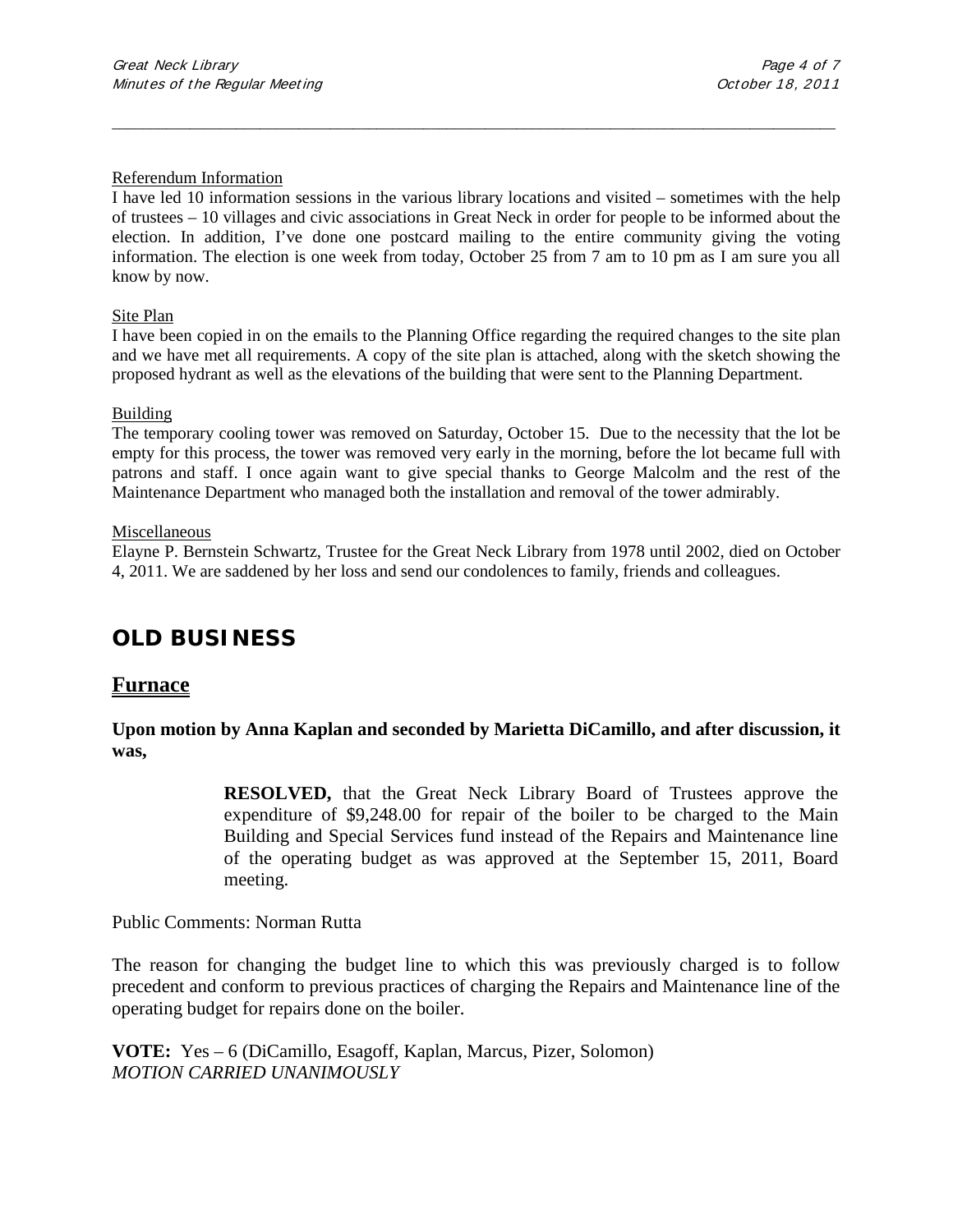## **Cooling Tower Replacement**

### **Upon motion by Joel Marcus and seconded by Anna Kaplan, and after discussion, it was,**

\_\_\_\_\_\_\_\_\_\_\_\_\_\_\_\_\_\_\_\_\_\_\_\_\_\_\_\_\_\_\_\_\_\_\_\_\_\_\_\_\_\_\_\_\_\_\_\_\_\_\_\_\_\_\_\_\_\_\_\_\_\_\_\_\_\_\_\_\_\_\_\_\_\_\_\_\_\_\_\_\_\_\_\_\_\_\_\_\_\_\_\_\_

**RESOLVED,** that the Great Neck Library Board of Trustees authorize the work of Park East Construction Corp. as construction managers on the installation of the cooling tower. Such work to be completed before the beginning of the next cooling season. The overall cost of the project, which is projected to be 4% of the \$500,000 cost of the project, or \$20,000 shall be taken from the Main Building and Special Services Fund.

Trustee Solomon explained that this came before the Finance Committee for review and the Committee's recommendation was to table this.

#### **Upon motion by Varda Solomon and seconded by Josie Pizer, and after discussion, it was,**

**RESOLVED,** that the Great Neck Library Board of Trustees table the foregoing motion to authorize Park East Construction as construction manager for the installation of the cooling tower.

**VOTE:** Yes – 6 (DiCamillo, Esagoff, Kaplan, Marcus, Pizer, Solomon) *MOTION CARRIED UNANIMOUSLY*

### **Travel & Reimbursement Policy**

**Upon motion by Josie Pizer and seconded by Marietta DiCamillo, and after discussion, it was,**

> **RESOLVED,** that the Great Neck Library Board of Trustees adopt the Conference and Meeting Attendance and Travel Reimbursement policy as presented [attached], and incorporate it in the Board Policy Manual by creating a new section 400-90 entitled "Conference and Meeting Attendance and Travel Reimbursement."

**VOTE:** Yes – 6 (DiCamillo, Esagoff, Kaplan, Marcus, Pizer, Solomon) *MOTION CARRIED UNANIMOUSLY*

## **NEW BUSINESS**

### **Food for Fines**

**Upon motion by Varda Solomon and seconded by Josie Pizer, and after discussion, it was,**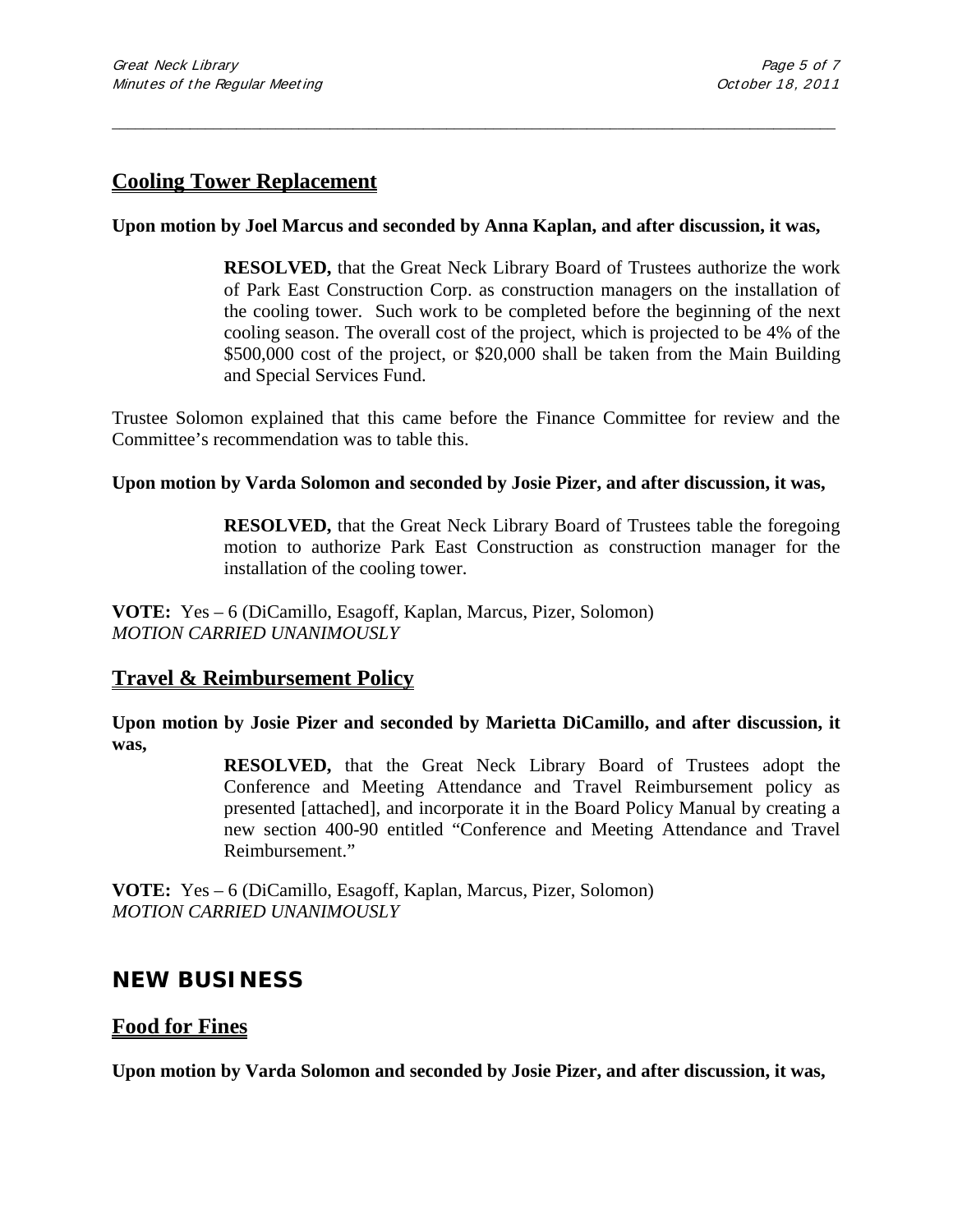**RESOLVED,** that the Great Neck Library Board of Trustees approve the "Food for Fines" program to be implemented during the month of November, 2011, to coincide with the Library's food drive which will benefit Island Harvest.

As part of the Library's Food Drive during the month of November, the Circulation Department proposed a "Food for Fines" program to encourage patrons to return overdue items and to participate in the Food Drive program to feed the hungry on Long Island. For each eligible food item donated to the food drive, \$1 in fines will be waived. If less than \$1 is owed in fines, one item of eligible food will erase that fine completely. This proposal applies to fines only and not lost materials and will take place just at the Main Library and available exclusively for Great Neck Library card holders.

\_\_\_\_\_\_\_\_\_\_\_\_\_\_\_\_\_\_\_\_\_\_\_\_\_\_\_\_\_\_\_\_\_\_\_\_\_\_\_\_\_\_\_\_\_\_\_\_\_\_\_\_\_\_\_\_\_\_\_\_\_\_\_\_\_\_\_\_\_\_\_\_\_\_\_\_\_\_\_\_\_\_\_\_\_\_\_\_\_\_\_\_\_

This proposal was brought to the Finance Committee and their consensus was for the Board to approve it.

**VOTE:** Yes **–** 6 (DiCamillo, Esagoff, Kaplan, Marcus, Pizer, Solomon) *MOTION CARRIED UNANIMOUSLY*

## **Long Range Plan**

**Upon motion by Anna Kaplan and seconded by Marietta DiCamillo, and after discussion, it was,**

> **RESOLVED,** that the Great Neck Library Board of Trustees approve the changes to the Long Range Plan as indicated on the document updated in October, 2011. [attached]

Trustee Pizer, chair of the Long Range Planning Committee, thanked all those who worked with her on this project. Trustee Solomon then thanked and praised Trustee Pizer for her diligence in putting this plan together.

Patron Comments: Ralene Adler

**VOTE:** Yes **–** 6 (DiCamillo, Esagoff, Kaplan, Marcus, Pizer, Solomon) *MOTION CARRIED UNANIMOUSLY*

### **Excess Equipment**

**Upon motion by Joel Marcus and seconded by Marietta DiCamillo, and after discussion, it was,**

> **RESOLVED,** that the Great Neck Library Board of Trustees declare the items listed on the appended schedule excessed and authorize the Library Director to dispose of same in an appropriate manner.